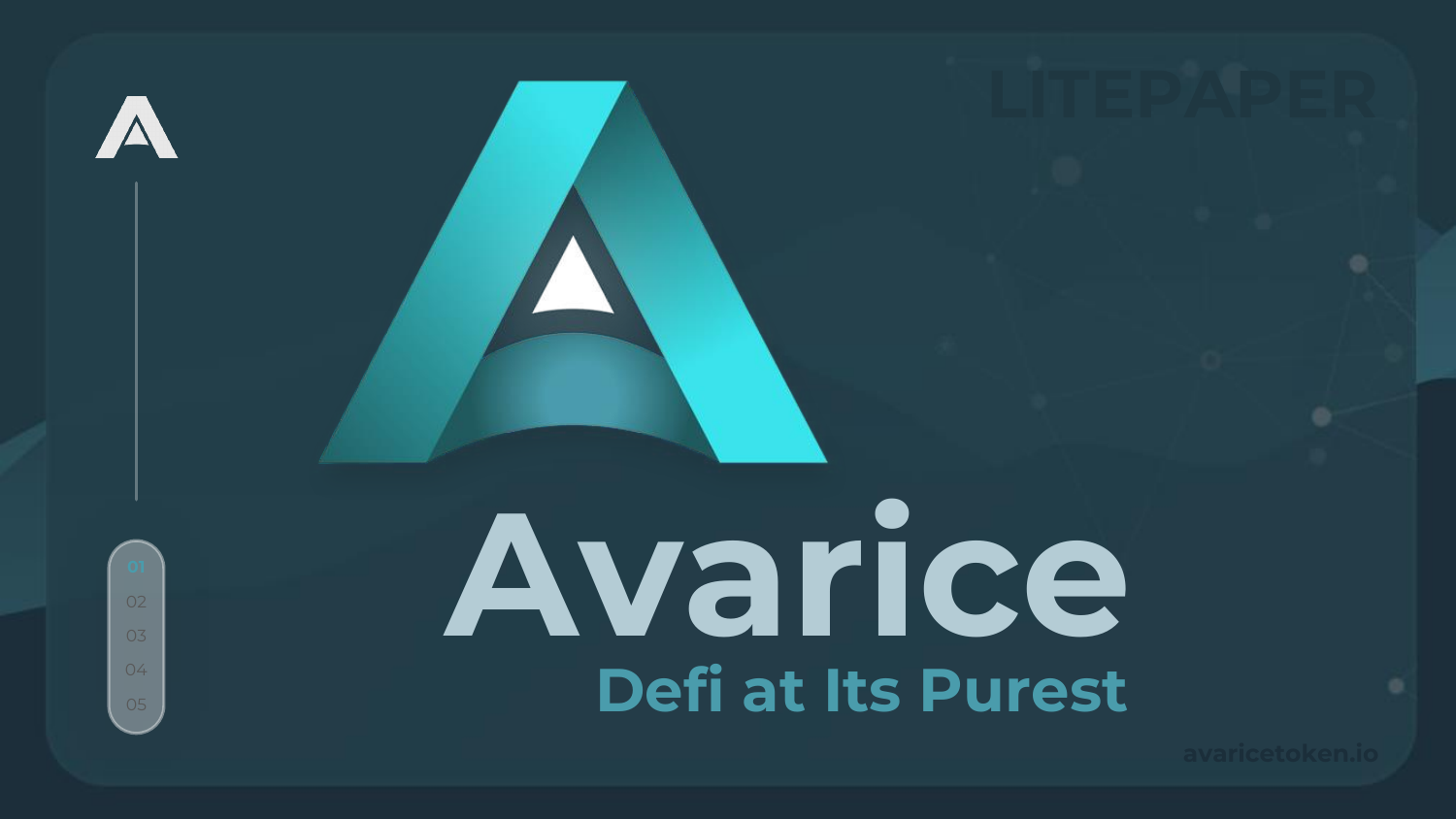

01

04

### **What is Avarice?**

At its core, **Avarice** means greed. It is an incredibly lucrative staking DApp that is built on the shoulders of giants. Drawing inspiration from the highly successful T2X platform from the glory days of DeFi; Avarice brings the auction fun and FOMO to the Binance Smart Chain.

Avarice is designed to provide maximum benefit to the stakers. Users will buy AVC tokens with BNB on our easy to use dApp. They can then stake their tokens to earn interest paid in AVC along with their share of the BNB dividends from the daily auction lobby. Users can make as many stakes they want for as long as they want up to a maximum of 300 days. The longer the stake, the more interest you earn, all while enjoying staking bonuses along the way. Simple.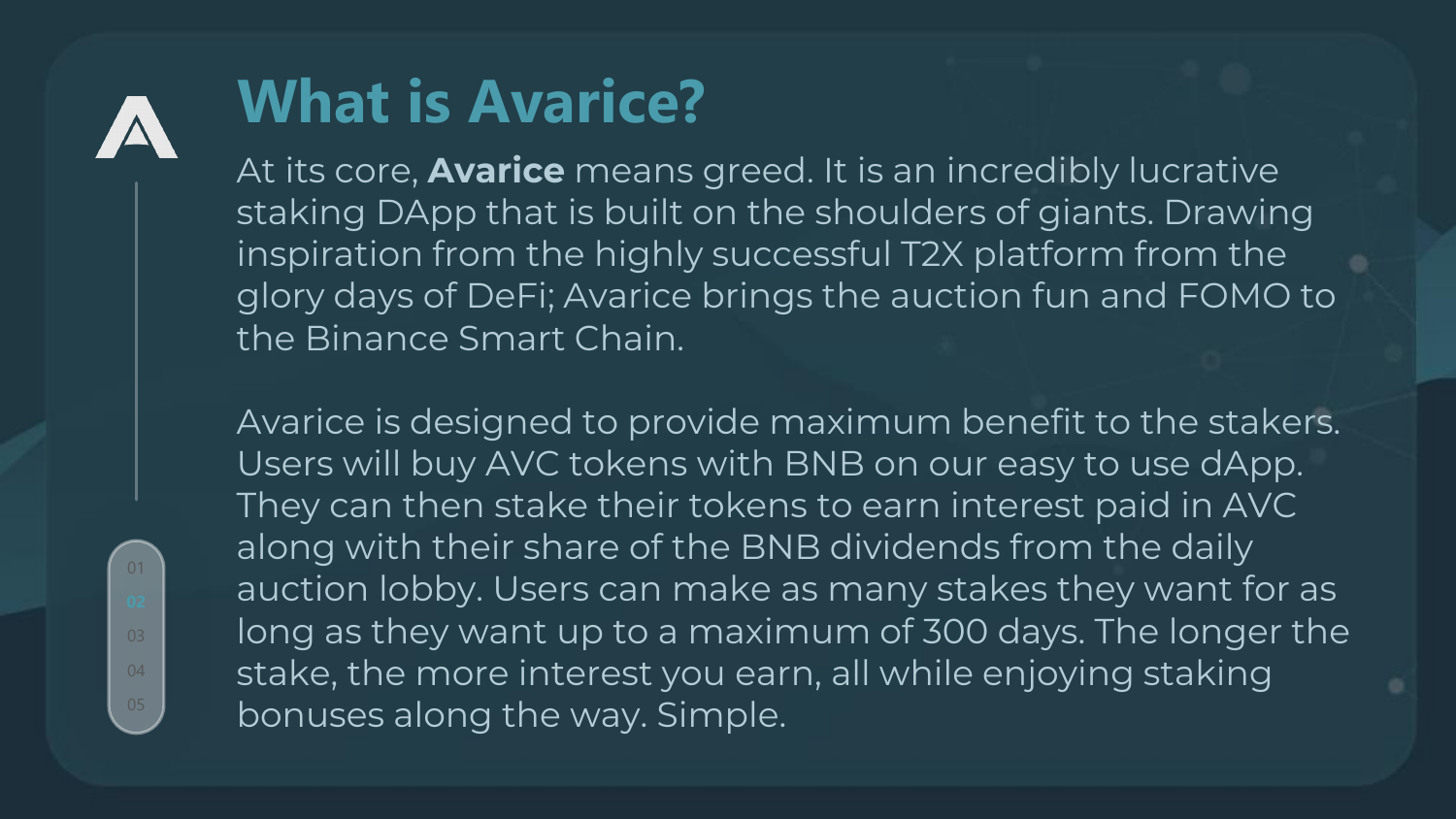# **How do you get AVC Tokens?**

01

02

04

#### **There are 3 main ways that you can get AVC tokens:**

- 1. Participate in a daily auction and swap your BNB for AVC tokens.
- 2. Refer your friends and earn 5% bonus on all of their auction entries.
- 3. Stake AVC to earn daily interest on your stake. (See "tokenomics" for a full breakdown)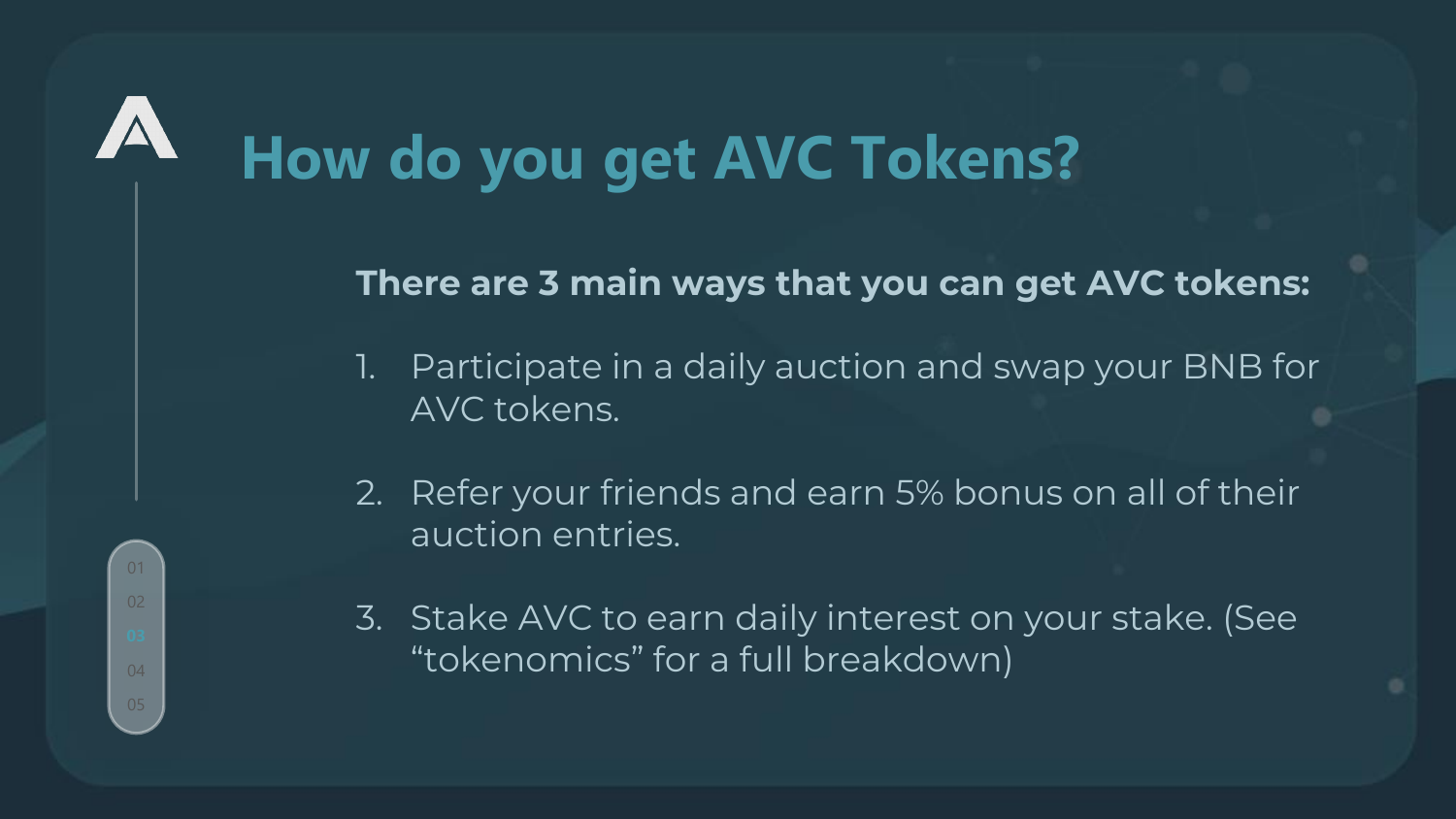### **Staking System**

The staking portal lives on our panel where users can stake their AVC tokens for their desired duration up to 300 days. stakes will accrue daily BNB dividends based on the amount of AVC tokens staked, This amount will vary on the amount of BNB in the lobby on each day of the stake, stakes will also receive AVC bonus tokens.

01  $02$ 

Users will be able to collect their staked tokens and the dividends at the end of their stakes period.

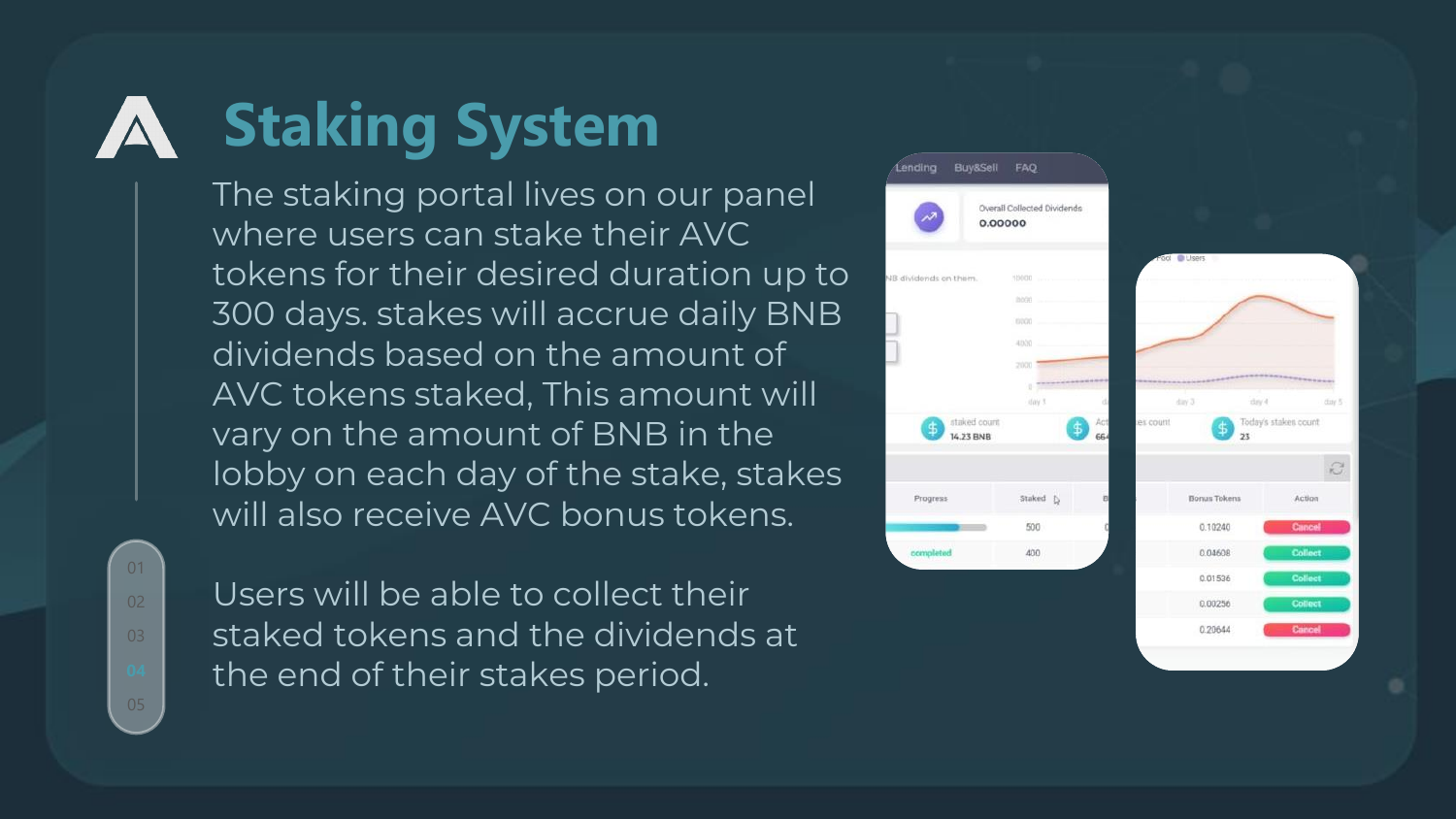### **Bonus Tokens**

Users receive bonus AVC tokens on their active stakes which is highly based on the duration of their stakes. Longer the duration higher the bonus percentage.

01 02 04

**The graph shows the growth of the bonus tokens % for Stakes, At it's highest (which is 300 days) the percentage goes up to 105%.** 

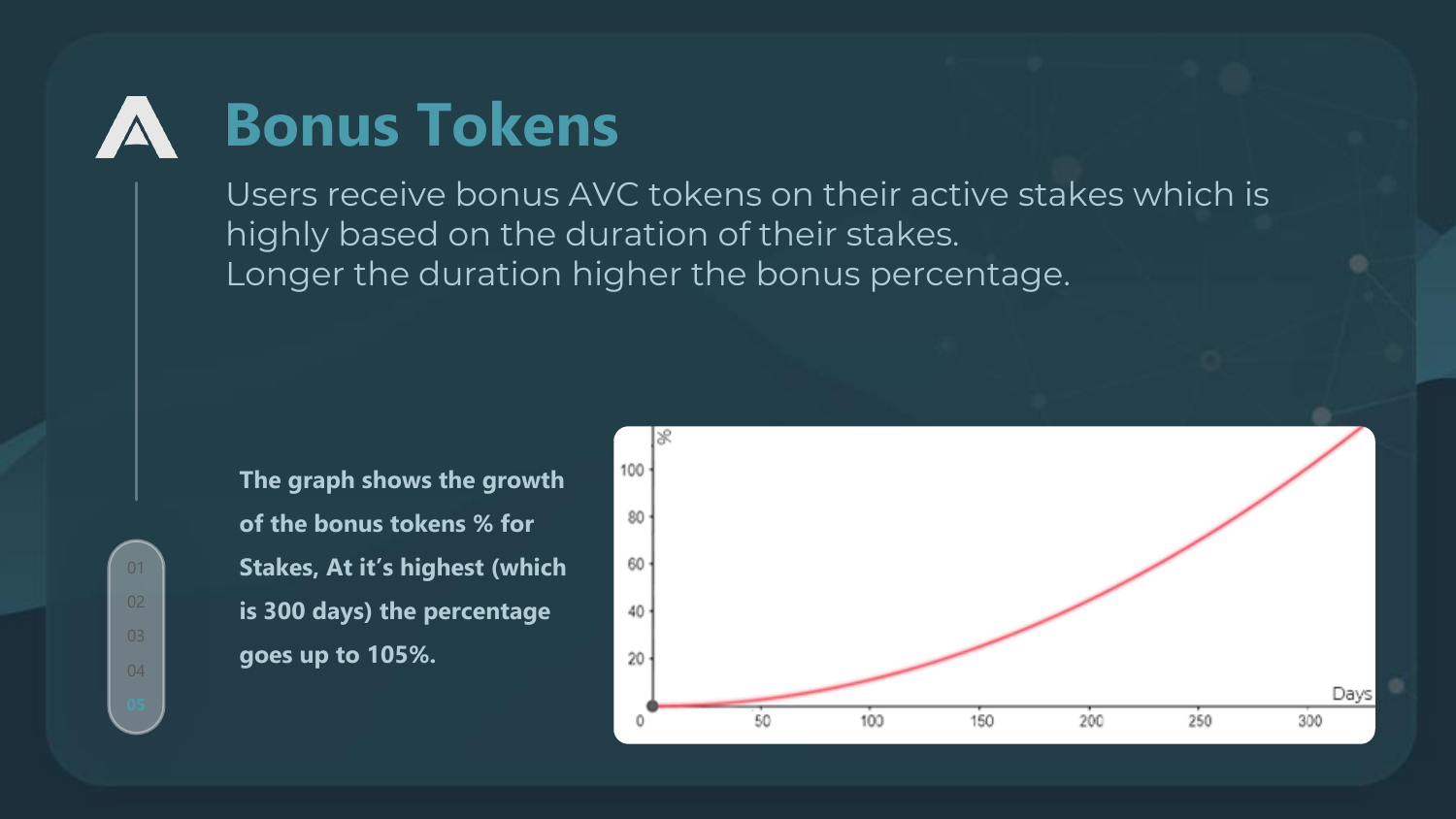### **What is the Dividends pool?**

94% of all BNB that enters the daily auction lobby is pooled to be distributed back out to the stakers, which we call the dividends pool. At the end of each day the BNB dividend pool will be calculated and allocated to all of the open stakes based on their staked amount.

### **How is the Dividends pool calculated?**

As shown on the next slide daily dividend payout is split over a period of time. For example, assuming day 3 ended with a 100 Lobby BNB entry, that BNB will be divided by 3 as it's day 3, and split out over 3 days in chunks of 33.3 BNB. Another example; day 10 ends with 100 BNB, these BNB are split into chunks of 10 which are sent out over 10 days. As the days go on and the pools grow in size, these dividends will keep going and adding allowing for much stronger and stable payouts! This caps at day 60. This also ensures that our project can live a longer lifespan and adds to the game theory behind the staking of the tokens themselves.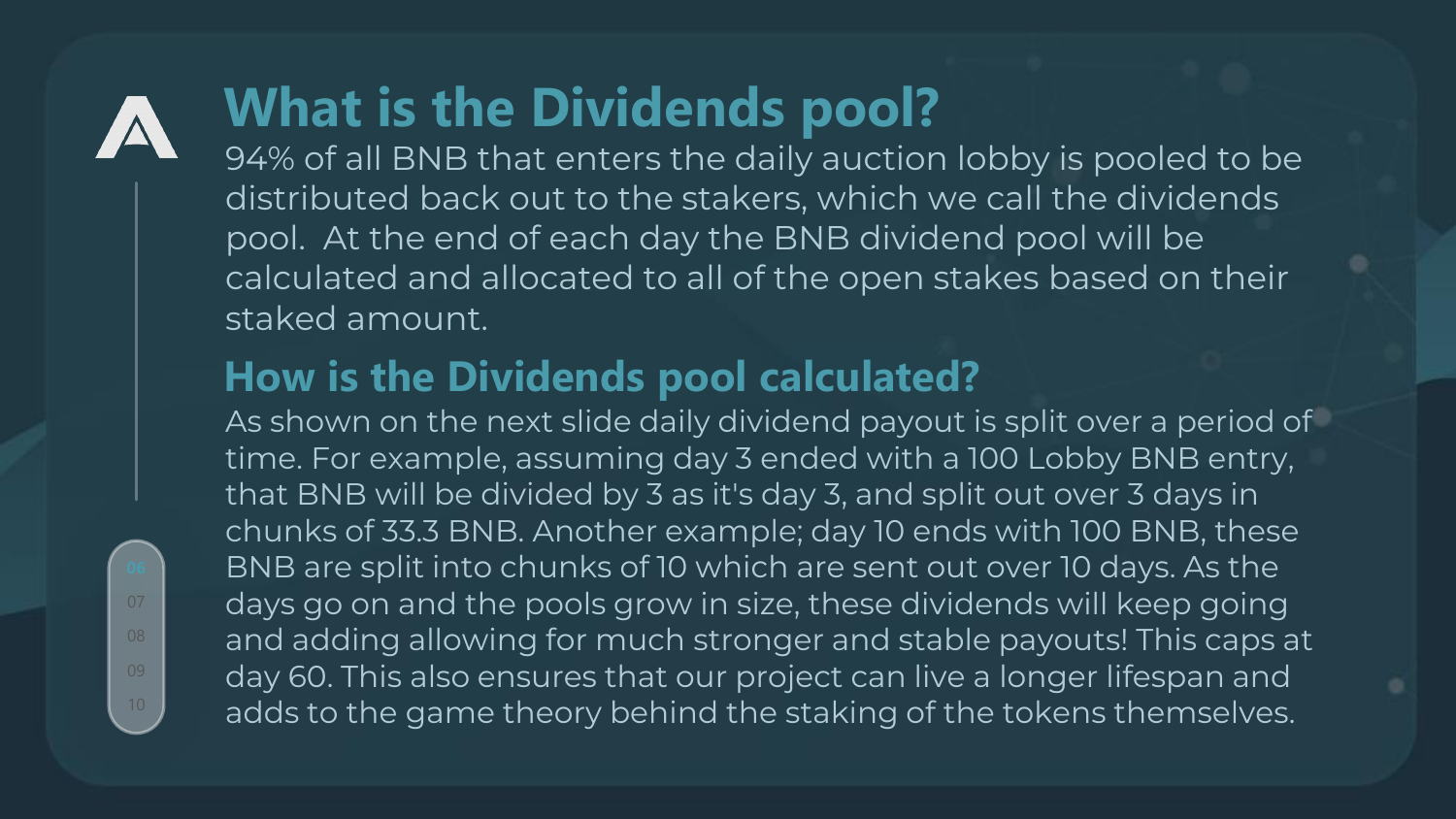|                           |                 |                         |                    |                         |             |                                |                         |         |       |                                |                                |                      |                  |             |                    |         |                    |                    | 100 BNB          | 5.26            |
|---------------------------|-----------------|-------------------------|--------------------|-------------------------|-------------|--------------------------------|-------------------------|---------|-------|--------------------------------|--------------------------------|----------------------|------------------|-------------|--------------------|---------|--------------------|--------------------|------------------|-----------------|
|                           |                 |                         |                    |                         |             |                                |                         |         |       |                                |                                |                      |                  |             |                    |         |                    | <b>100 BNB</b><br> | 5.55             | 5.55            |
|                           |                 |                         |                    |                         |             |                                |                         |         |       | Average entry of 100 BNB a day |                                |                      |                  |             |                    |         | <b>100 BNB</b><br> | 5.88               | 5.88             | 5.88            |
|                           |                 |                         |                    |                         |             |                                |                         |         |       |                                |                                |                      |                  |             |                    | 100 BNB | 6.25               | 6.25               | 6.25             | 6.25            |
| <b>Lobby Entery (BNB)</b> |                 |                         |                    |                         |             |                                |                         |         |       |                                |                                |                      |                  |             | <b>100 BNB</b><br> | 6.66    | 6.66               | 6.66               | 6.66             | 6.66            |
|                           |                 |                         |                    |                         |             |                                |                         |         |       |                                |                                |                      |                  | 100 BNB<br> | 7.14               | 7.14    | 7.14               | 7.14               | 7.14             | 7.14            |
|                           |                 |                         |                    |                         |             |                                |                         |         |       |                                |                                |                      | 100 BNB 7.69<br> |             | 7.69               | 7.69    | 7.69               | 7.69               | 7.69             | 7.69            |
|                           |                 |                         |                    |                         |             |                                |                         |         |       |                                |                                | <b>100 BNB</b><br>$$ | 8.33             | 8.33        | 8.33               | 8.33    | 8.33               | 8.33               | 8.33             | 8.33            |
|                           |                 |                         |                    |                         |             |                                |                         |         |       |                                | <b>100 BNB</b><br>------------ | 9.09                 | 9.09             | 9.09        | 9.09               | 9.09    | 9.09               | 9.09               | 9.09             | 9.09            |
|                           |                 |                         |                    |                         |             |                                |                         |         |       | 100 BNB 10<br>$$               |                                | 10                   | 10 <sub>1</sub>  | 10          | 10 <sub>1</sub>    | 10      | 10                 | 10                 | 10 <sub>10</sub> | 10 <sub>1</sub> |
|                           |                 |                         |                    |                         |             |                                |                         |         |       | $100 BNB$ 11.11                | 11.11                          | 11.11                | 11.11            | 11.11       | 11.11              | 11.11   | $11.11$ 11.11      |                    |                  |                 |
|                           |                 |                         |                    |                         |             |                                |                         | 100 BNB | 12.5  | 12.5                           | 12.5                           | 12.5                 | 12.5             | 12.5        | 12.5               | 12.5    |                    |                    |                  |                 |
|                           |                 |                         |                    |                         |             |                                | 100 BNB<br>             | 14.28   | 14.28 | 14.28                          | 14.28                          | 14.28                | 14.28            | 14.28       |                    |         |                    |                    |                  |                 |
|                           |                 |                         |                    |                         |             | <b>100 BNB</b><br>------------ | 16.66                   | 16.66   | 16.66 | 16.66                          | 16.66                          | 16.66                |                  |             |                    |         |                    |                    |                  |                 |
|                           |                 |                         |                    |                         | 100 BNB<br> | 20                             | 20                      | 20      | 20    | 20                             |                                |                      |                  |             |                    |         |                    |                    |                  |                 |
|                           |                 |                         |                    | 100 BNB<br>------------ | 25          | 25                             | 25                      | 25      |       |                                |                                |                      |                  |             |                    |         |                    |                    |                  |                 |
|                           |                 |                         | <b>100 BNB</b><br> | 33.33                   | 33.33       | 33.33                          |                         |         |       |                                |                                |                      |                  |             |                    |         |                    |                    |                  |                 |
|                           |                 | <b>100 BNB</b><br>      | 50                 | 50                      |             |                                |                         |         |       |                                |                                |                      |                  |             |                    |         |                    |                    |                  |                 |
|                           | 100 BNB 100 BNB |                         |                    |                         |             |                                |                         |         |       |                                |                                |                      |                  |             |                    |         |                    |                    |                  |                 |
| <b>Contract Day</b>       |                 | $\overline{\mathbf{z}}$ | 3                  | 4                       | 5           | 6                              | $\overline{\mathbf{z}}$ |         | 9     | 10                             | 11                             | 12                   | 13               | 14          | 15                 | 16      | 17                 | 18                 | 19               | 20              |
| Day's Pool (BNB)          | $\mathbf{o}$    | 100                     | 50                 | 83.33                   | 58.33       | 78.33                          | 61.66                   | 75.94   | 63.44 | 74.55                          | 67.55                          | 76.64                | 65.31            | 73          | 65.86              | 72.52   | 66.27              | 72.15              | 66.59            | 71.85           |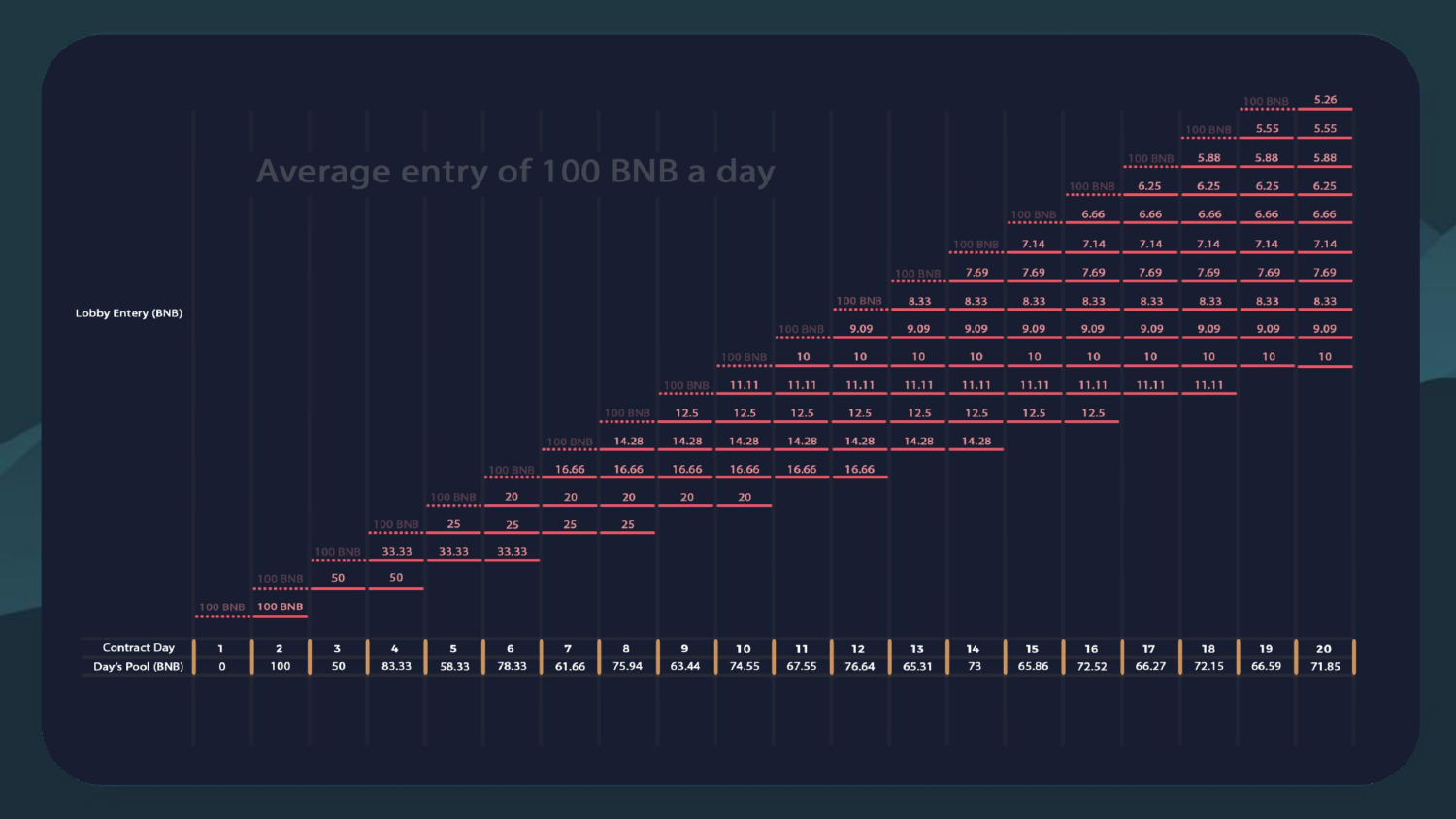## **Auctions!**

Auction lobbies are the main way users can acquire AVC, Each day AVC tokens will be auctioned and users can pledge BNB and collect AVC tokens at the end of the day proportional to their contribution.

#### **Where does all the BNB go?**

94% of all BNB collected is returned to the stakers. The other 6% is reserved for development costs and buybacks which will be explained in the next slide.

#### **How many tokens?**

On day 1 Lobby there will be 3,000,000 tokens up for grabs. At the end of every day the amount of tokens in the auction pool will decrease by 0.5%.

The "price" of the token will depend on how much BNB has been contributed to the lobby on that day. If you watch closely you will be able to spot light days and take advantage by increasing your share of that day's pool.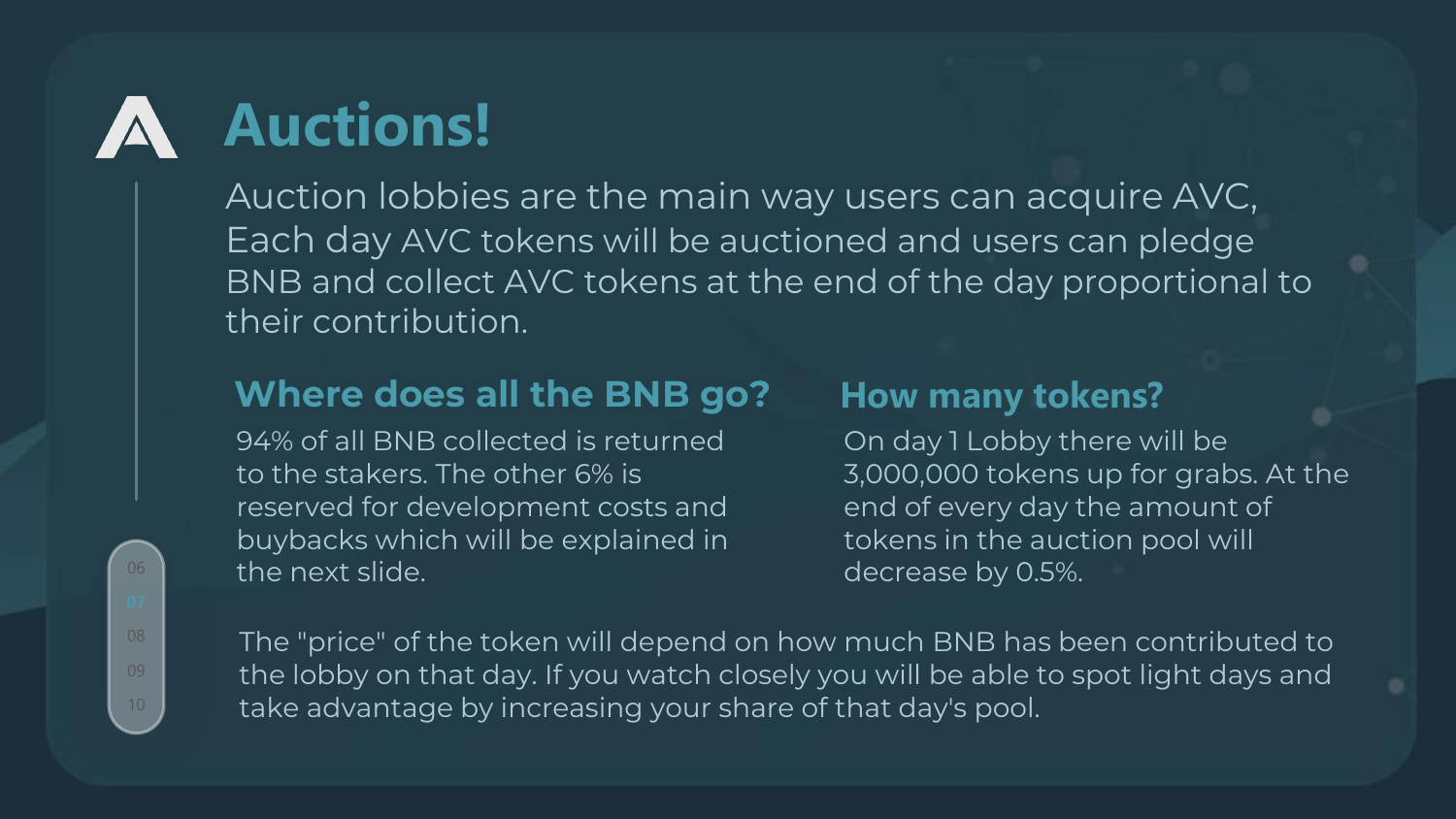

### **Buybacks!**

The 6% that the team collects will be used to facilitate marketing, team costs but more importantly buybacks. The 1% buybacks will be used to foster and cultivate continual growth of the platform over the long term. Using the teams discretion, then the 1% will regularly be put back into the system to add to the dividends pool. These tokens will also be burned to add an extra layer of benefit to the community.

### **Selling & Buying stakes**

There is no direct feature in contract to sell AVC Tokens, however there is a feature for users to sell their active stakes! In the panel on the "buy & sell" section users can put up their stakes for sell or chose to buy other users auctioned stakes!

Buying an active stake will move the stake to the buyers account and it will be visible in their panel and collectable (both the stake's AVC tokens and it's BNB dividends) after the stake ended.

There is a 10% fee that the stakes seller pays, which 8% of that will be buybacked to the contract's current day lobby.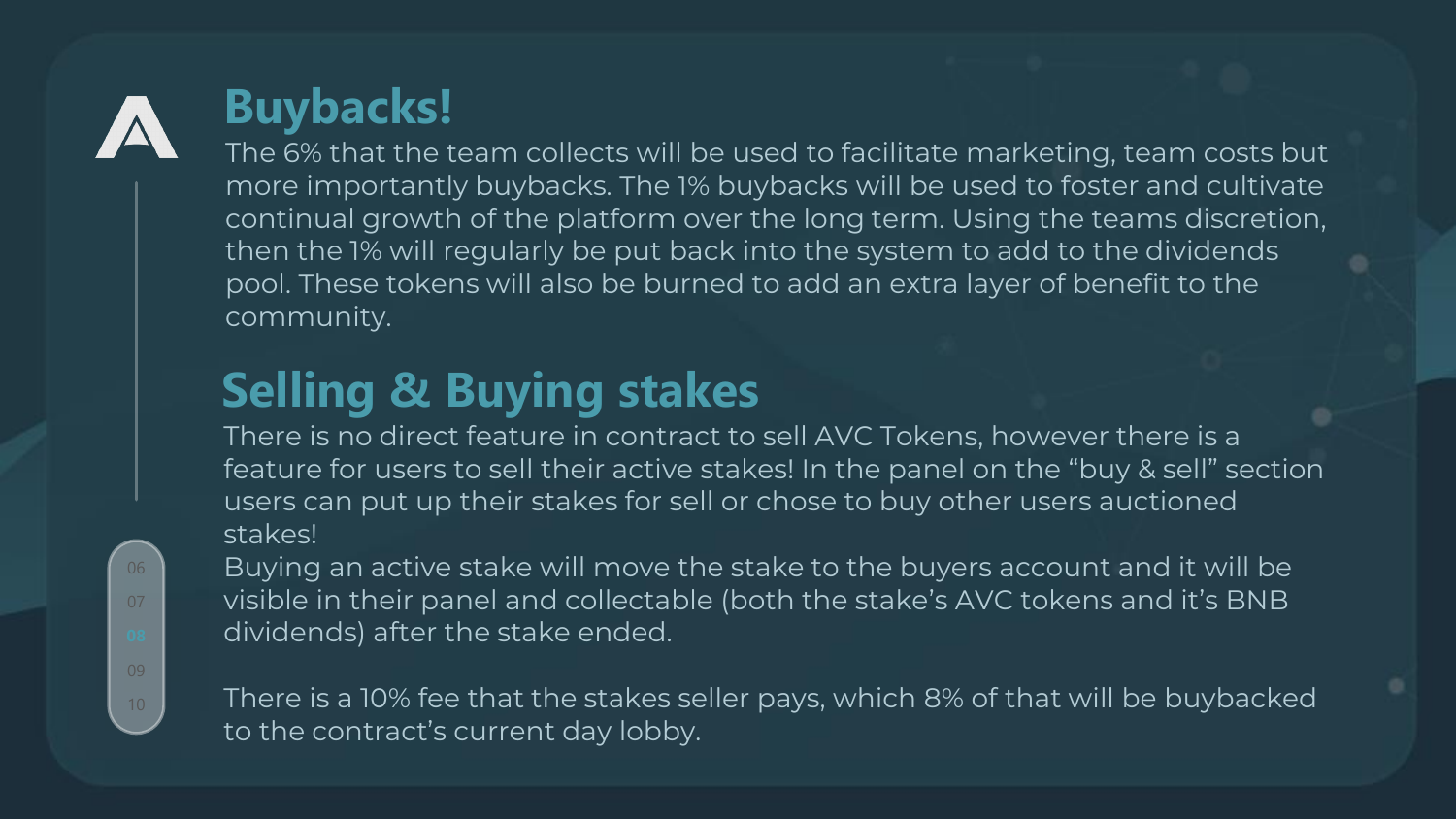### **Referral System**

Avarice has a great referral system that rewards both side! everyone wins when using a ref link! There's zero reason NOT to use one!

Your referrals will earn an extra 1% minted AVC tokens on their auction lobby collect, As the referrer you will earn an extra 5%. There are no limits on number nor the amount of referrals that you can get.

#### **Can I change my referral link?**

Yes, your referral address saves on your browser's cookies, you can always remove or change your referral by clicking on a new referral link or removing cookies.

#### **What is my referral link?**

You can find your referral link in the Avarice panel, [ https://avaricetoken.io/?r=YourBNBW alletAddress ]